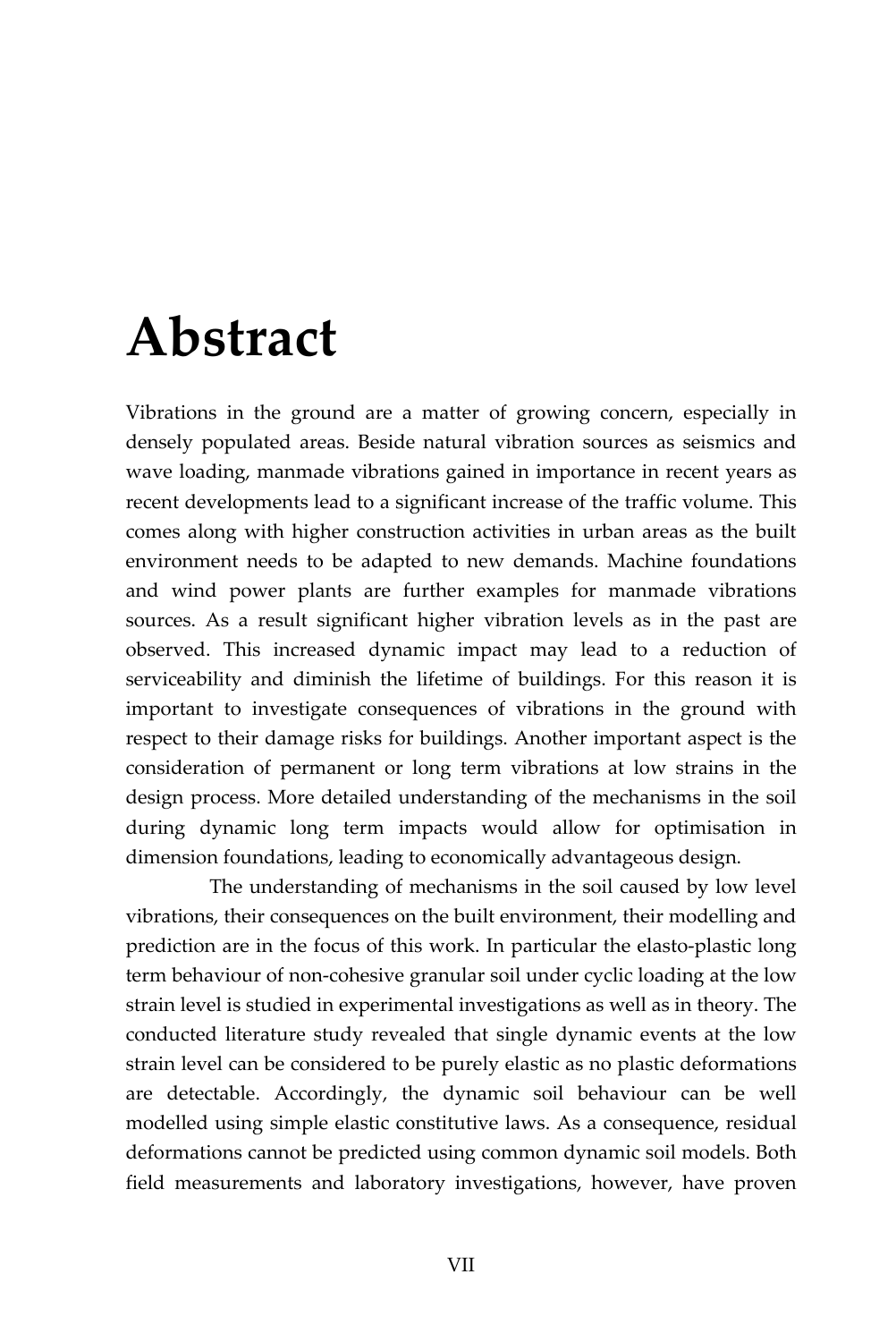non-negligible permanent deformations after application of large numbers of dynamic load applications.

This process of strain accumulation is explained as a kind of aging process of the soil, comparable to creeping due to dynamic loading in other materials. In general, the accumulation process is characterised by three main influencing aspects: the current state of the soil, the current state of stress and the characteristics of the dynamic impact. The combination of these parameters defines the intensity as well as the direction of accumulation. Theoretical considerations in combination with experimental studies on these accumulation phenomena are subject of main interest in this thesis. Constitutive models for accumulation prediction in the literature are studied and evaluated regarding their power and applicability.

Based on these cognitions a new accumulation model is proposed for prediction of accumulation problems. The essential advantages of this approach are the small number of model parameters, the simple formulation and the proper implementation in a commonly used finite element code. All model parameters can be determined from a single kind of laboratory test, namely the cyclic triaxial test. The simple formulation allows for easy comprehension, extension and general applicability for a wide range of practical problems. The implementation in the finite element code supports the use of the model in practical applications.

The validation of any accumulation model is difficult. Up to now experimental investigations considering all, current state of the soil, current state of stress and the characteristics of the cyclic loading, are quite rare both in the field and in laboratory tests. For this reason advanced cyclic triaxial and bender element test equipment is set up at the Laboratory of Geotechnics, Department of Industrial Engineering Sciences, KHBO in Ostende, Belgium in the frame of the present work. A test procedure including sample preparation, saturation, consolidation, bender element and cyclic triaxial testing of cylindrical soil samples is defined. The apparatus allows for the investigation of elastic material properties and the accumulation behaviour of soil. A wide range of test options allows for consideration of many influence parameters in laboratory tests.

In testing campaigns the influence of different parameters on the elastic material behaviour as well as on the accumulation properties of the sand of Mol is investigated. Thereafter a hyperbolic non-linear constitutive model well describes the degradation of soil stiffness with increasing cyclic